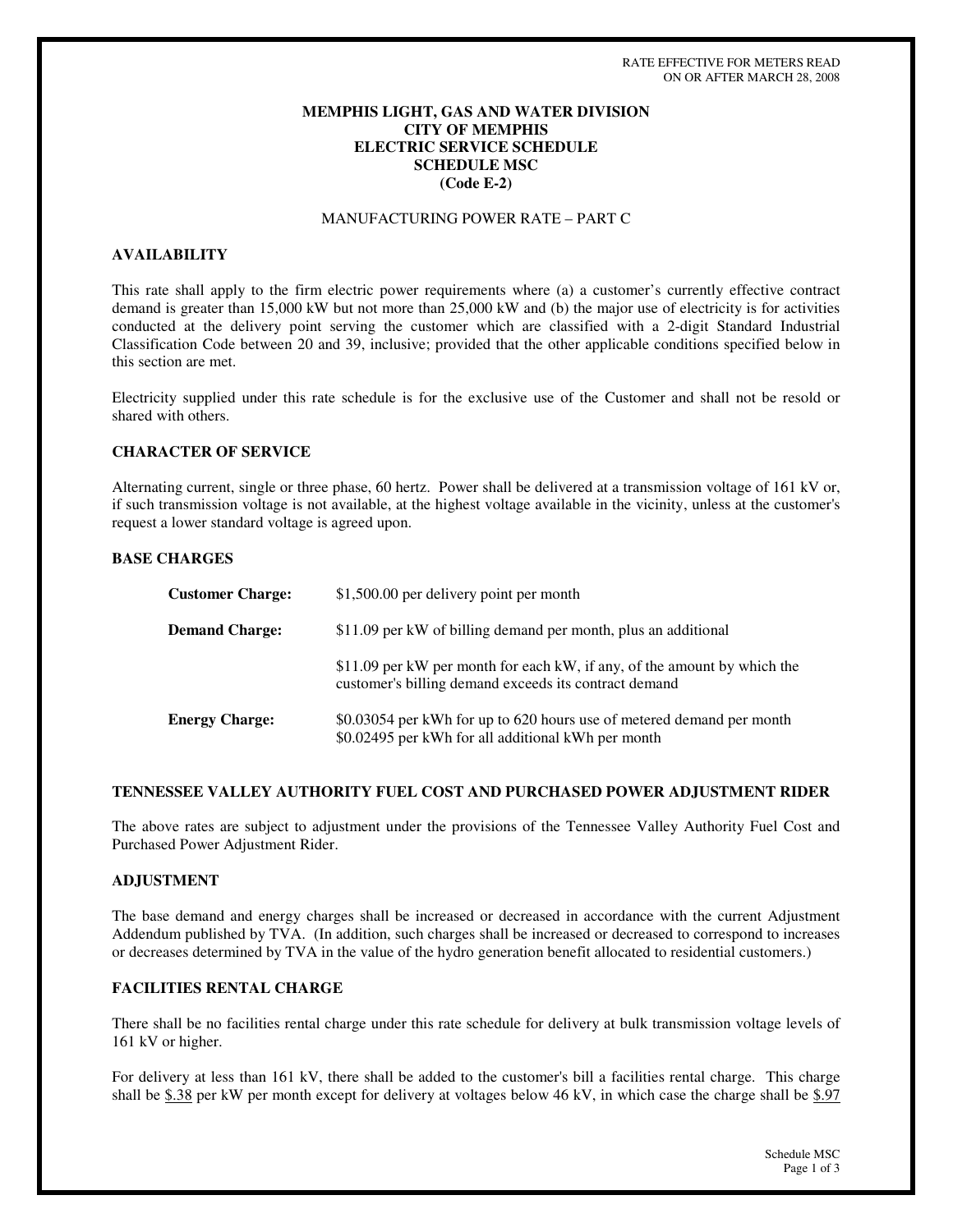RATE EFFECTIVE FOR METERS READ ON OR AFTER MARCH 28, 2008

per kW per month for the first 10,000 kW and \$.76 per kW per month for the excess over 10,000 kW. Such charge shall be applied to the higher of (1) the highest billing demand established during the latest 12-consecutive-month period or (2) the customer's currently effective contract demand and shall be in addition to all other charges under this rate schedule, including minimum bill charges.

## **REACTIVE DEMAND CHARGES**

If the reactive demand (in KVAR) is lagging during the 30-consecutive-minute period beginning or ending on a clock hour of the month in which the customer's highest metered demand occurs, there shall be added to the customer's bill a reactive charge of \$1.45 per KVAR of the amount, if any, by which the reactive demand exceeds 33 percent of such metered demand. If the reactive demand (in KVAR) is leading during the 30-consecutive-minute period beginning or ending on a clock hour of the month in which the customer's lowest metered demand (excluding any metered demands which are less than 25 percent of the highest metered demand) occurs, there shall be added to the customer's bill a reactive charge of \$1.14 per KVAR of the amount of reactive demand. Such charges shall be in addition to all other charges under this rate schedule, including minimum bill charges.

## **DETERMINATION OF DEMAND**

Division shall meter the demands in kW of all customers served under this rate schedule. The metered demand for any month shall be the highest average during any 30-consecutive-minute period beginning or ending on a clock hour of the month of the load metered in kW, and such amount shall be used as the billing demand, except that the billing demand for any month shall in no case be less than the sum of (1) 30 percent of the first 5,000 kW and (2) 40 percent of the next 20,000 kW and (3) 50 percent of any kW in excess of 25,000 kW of the higher of the currently effective contract demand or the highest billing demand established during the preceding 12 months.

### **MINIMUM MONTHLY BILL**

The monthly bill under this rate schedule, excluding any facilities rental charges and any reactive charges, shall not be less than the sum of (1) the base customer charge, (2) the base demand charge, as adjusted (but excluding the additional portion thereof applicable to excess of billing demand over contract demand) applied to the customer's billing demand, and (3) the base energy charge, as adjusted, applied to the customer's energy takings.

Division may require minimum bills higher than those stated above.

# **CONTRACT REQUIREMENT**

Division shall require contracts for all service provided under this rate schedule. The contract shall be for an initial term of at least 5 years and any renewals or extensions of the initial contract shall be for a term of at least 1 year. The contract shall have provision for termination after the initial term upon at least one year's written notice. After 10 years of service, any such contract for the renewal or extension of service may provide for termination upon not less than 9 months'written notice. The customer shall contract for its maximum requirements, which shall not exceed the amount of power capable of being used by customer, and Division shall not be obligated to supply power in greater amount at any time than the customer's currently effective contract demand. If the customer uses any power other than that supplied by Division under this rate schedule, the contract may include other special provisions. The rate schedule in any power contract shall be subject to adjustment, modification, change, or replacement from time to time as provided under the power contract between Division and TVA.

### **PAYMENT**

Above rates and charges are net. In the event that any bill is not paid on or before the delinquent date shown on bill, there shall be added to the bill an amount equal to 5 percent on the first \$250.00 of the bill plus one percent on any portion of the bill exceeding \$250.00; to any amount remaining unpaid 30 days after the delinquent date of the bill, there shall be added a penalty of one percent, and an additional one percent shall be added at the end of each successive 30-day period until the amount is paid in full.